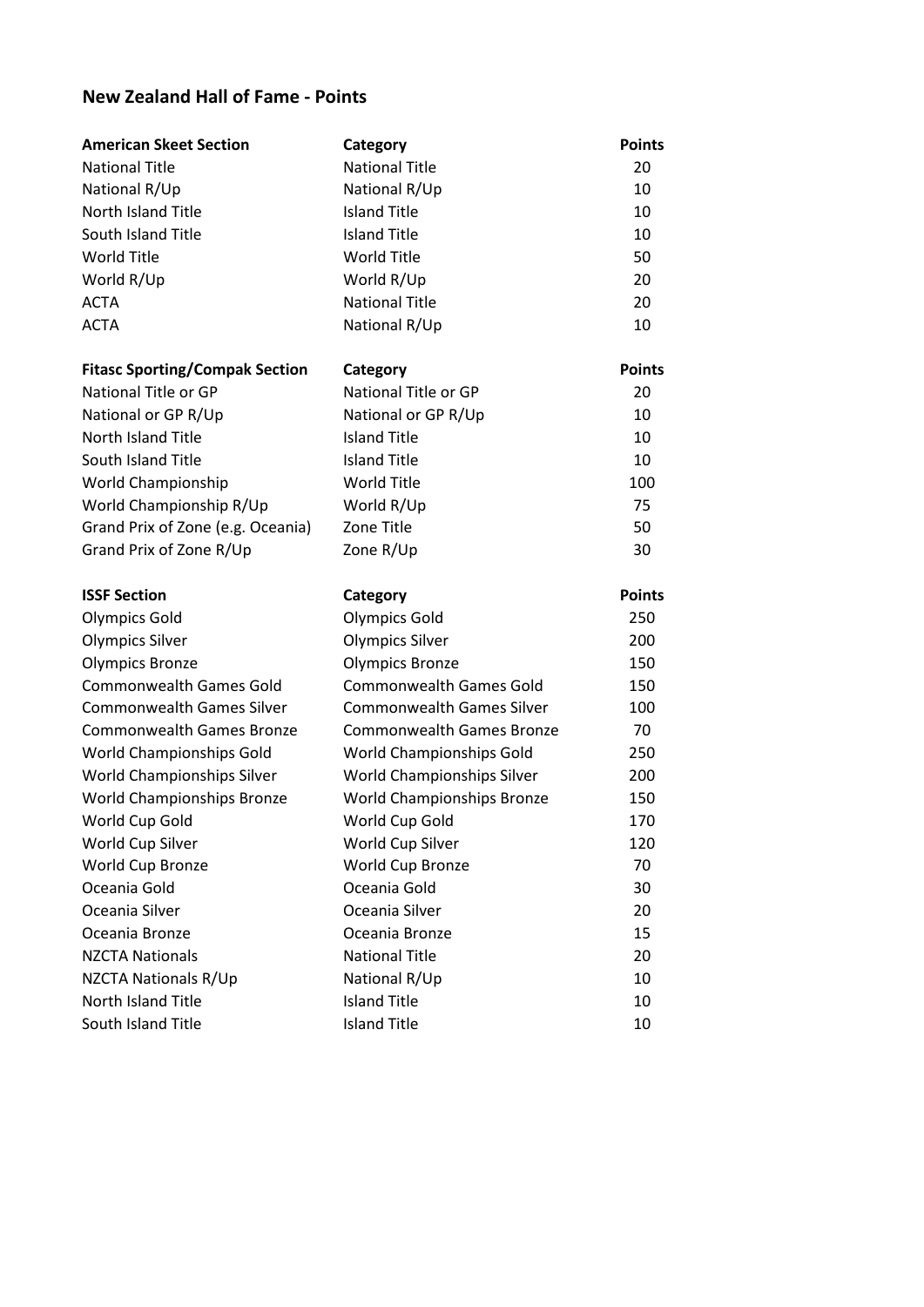| <b>Titles</b>               | <b>Actual Title</b>  | <b>Details</b> | <b>Event</b>    | Year | <b>Name</b>        | <b>Country</b> | Points | <b>Name &amp; Country</b> |
|-----------------------------|----------------------|----------------|-----------------|------|--------------------|----------------|--------|---------------------------|
| National Title or GP        | National Title or GP |                | Sporting        |      | 1986 G. Paton      | (NZ)           |        | $20 G.$ Paton(NZ)         |
| National or GP R/Up         | National or GP R/Up  |                | Sporting        |      | 1986 J. Jeffcote   | (NZ)           |        | 10J. Jeffcote(NZ)         |
| North Island Title          | <b>Island Title</b>  |                | Sporting        |      | 1986 D. Erickson   | (NZ)           |        | 10 D. Erickson(NZ)        |
| South Island Title          | <b>Island Title</b>  |                | Sporting        |      | 1986 R. McGowan    | (NZ)           |        | 10 R. McGowan(NZ)         |
| National Title or GP        | National Title or GP |                | Sporting        |      | 1987 R. Mcgowan    | (NZ)           |        | $20 \mid R$ . Mcgowan(NZ) |
| National or GP R/Up         | National or GP R/Up  |                | Sporting        |      | 1987 B. Dalzell    | (NZ)           |        | $10 B.$ Dalzell(NZ)       |
| North Island Title          | <b>Island Title</b>  |                | Sporting        |      | 1987 D. Clark      | (NZ)           |        | $10 D$ . Clark(NZ)        |
| National Title or GP        | National Title or GP |                | Sporting        |      | 1988 J. Woolley    | (NZ)           |        | 20 J. Woolley(NZ)         |
| National or GP R/Up         | National or GP R/Up  |                | Sporting        |      | 1988 K. Gaw        | (NZ)           |        | $10$ K. Gaw(NZ)           |
| North Island Title          | <b>Island Title</b>  |                | Sporting        |      | 1988 T. Winter     | (NZ)           |        | 10 T. Winter(NZ)          |
| South Island Title          | <b>Island Title</b>  |                | Sporting        |      | 1988 T. Begg       | (NZ)           |        | $10$ T. Begg(NZ)          |
| <b>National Title or GP</b> | National Title or GP |                | Sporting        |      | 1989 D. Clark      | (NZ)           |        | 20 D. Clark(NZ)           |
| National or GP R/Up         | National or GP R/Up  |                | Sporting        |      | 1989 R. McGowan    | (NZ)           |        | 10 R. McGowan(NZ)         |
| North Island Title          | <b>Island Title</b>  |                | Sporting        |      | 1989 D. Clark      | (NZ)           |        | $10 D$ . Clark(NZ)        |
| South Island Title          | <b>Island Title</b>  |                | Sporting        |      | 1989 D. Clark      | (NZ)           |        | $10 D$ . Clark(NZ)        |
| National or GP R/Up         | National or GP R/Up  |                | Sporting        |      | 1990 J. Younger    | (Aust)         |        | 10J. Younger(Aust)        |
| National or GP R/Up         | National or GP R/Up  |                | Sporting        |      | 1990 J. Woolley    | (NZ)           |        | 10J. Woolley(NZ)          |
| North Island Title          | <b>Island Title</b>  |                | Sporting        |      | 1990 M. Crevatin   | (Aust)         |        | 10 M. Crevatin(Aust)      |
| South Island Title          | <b>Island Title</b>  |                | Sporting        |      | 1990 T. Dodds      | (NZ)           |        | $10$ T. Dodds(NZ)         |
| National Title or GP        | National Title or GP |                | Sporting        |      | 1991 J. Woolley    | (NZ)           |        | 20 J. Woolley(NZ)         |
| National or GP R/Up         | National or GP R/Up  |                | Sporting        |      | 1991 R. Cunningham | (NZ)           |        | 10 R. Cunningham(NZ)      |
| North Island Title          | <b>Island Title</b>  |                | Sporting        |      | 1991 J. Woolley    | (NZ)           |        | 10J. Woolley(NZ)          |
| South Island Title          | <b>Island Title</b>  |                | <b>Sporting</b> |      | 1991 D. Clark      | (NZ)           |        | $10 D$ . Clark(NZ)        |
| National Title or GP        | National Title or GP |                | Sporting        |      | 1992 F. Botica     | (Aust)         |        | 20 F. Botica(Aust)        |
| National or GP R/Up         | National or GP R/Up  |                | Sporting        |      | 1992 J. Younger    | (Aust)         |        | 10J. Younger(Aust)        |
| North Island Title          | <b>Island Title</b>  |                | Sporting        |      | 1992 J. Younger    | (Aust)         |        | 10J. Younger(Aust)        |
| South Island Title          | <b>Island Title</b>  |                | Sporting        |      | 1992 L. Hoffman    | (NZ)           |        | 10 L. Hoffman(NZ)         |
| National Title or GP        | National Title or GP |                | Sporting        |      | 1993 J. Younger    | (Aust)         |        | 20 J. Younger(Aust)       |
| South Island Title          | <b>Island Title</b>  |                | Sporting        |      | 1993 J. Younger    | (Aust)         |        | 10J. Younger(Aust)        |
| National or GP R/Up         | National or GP R/Up  |                | Sporting        |      | 1993 D. Coe        | (NZ)           |        | $10 D$ . Coe(NZ)          |
| North Island Title          | <b>Island Title</b>  |                | Sporting        |      | 1993 D. Coe        | (NZ)           |        | $10 D$ . Coe(NZ)          |
| National Title or GP        | National Title or GP |                | Sporting        |      | 1994 J. Younger    | (Aust)         |        | 20 J. Younger(Aust)       |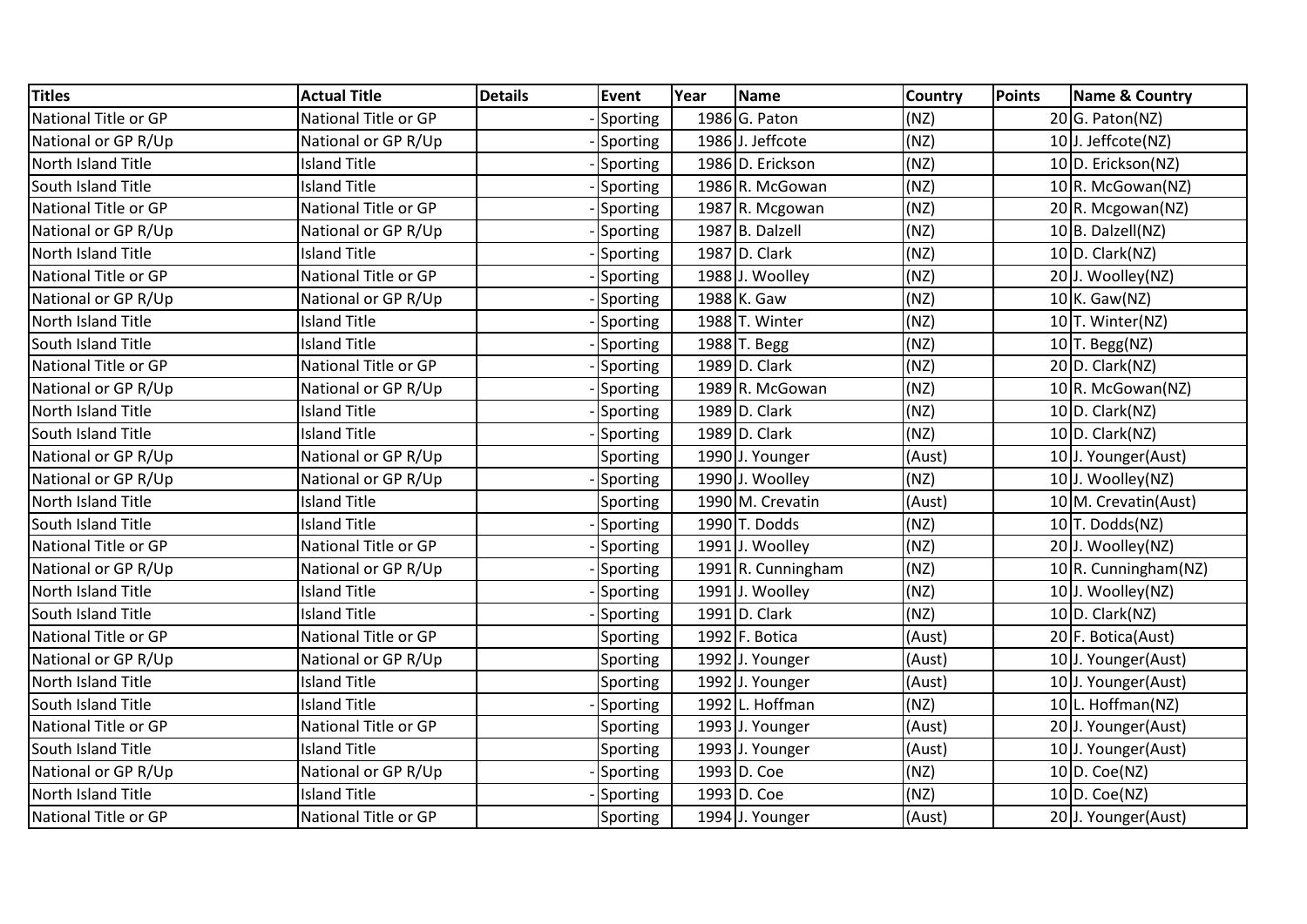| South Island Title   | <b>Island Title</b>  | Sporting | 1994 J. Younger    | (Aust) | 10J. Younger(Aust)     |
|----------------------|----------------------|----------|--------------------|--------|------------------------|
| National Title or GP | National Title or GP | Sporting | 1995 J. Younger    | (Aust) | 20 J. Younger(Aust)    |
| National or GP R/Up  | National or GP R/Up  | Sporting | 1995 D. Braun      | (NZ)   | $10 D.$ Braun(NZ)      |
| North Island Title   | <b>Island Title</b>  | Sporting | 1995 A. Mitchell   | (NZ)   | 10 A. Mitchell(NZ)     |
| South Island Title   | <b>Island Title</b>  | Sporting | 1995 D. Coe        | (NZ)   | $10 D$ . Coe(NZ)       |
| National Title or GP | National Title or GP | Compak   | 1996 C. Moore      | (NZ)   | 20 C. Moore(NZ)        |
| North Island Title   | <b>Island Title</b>  | Sporting | 1996 R. Gibbison   | (NZ)   | $10 R$ . Gibbison(NZ)  |
| South Island Title   | <b>Island Title</b>  | Sporting | 1996 D. Patterson  | (Aust) | 10 D. Patterson(Aust)  |
| National Title or GP | National Title or GP | Sporting | 1996 J. Younger    | (Aust) | 20 J. Younger(Aust)    |
| National or GP R/Up  | National or GP R/Up  | Compak   | 1996 D. Hern       | (NZ)   | 10 D. Hern(NZ)         |
| North Island Title   | <b>Island Title</b>  | Compak   | 1996 J. Woolley    | (NZ)   | 10J. Woolley(NZ)       |
| National or GP R/Up  | National or GP R/Up  | Sporting | 1996 D. Coe        | (NZ)   | $10 D$ . Coe(NZ)       |
| National Title or GP | National Title or GP | Compak   | 1997 G. Digweed    | (UK)   | 20 G. Digweed(UK)      |
| National or GP R/Up  | National or GP R/Up  | Sporting | 1997 J. Younger    | (Aust) | 10J. Younger(Aust)     |
| North Island Title   | <b>Island Title</b>  | Sporting | 1997 D. Clark      | (NZ)   | $10 D$ . Clark(NZ)     |
| South Island Title   | <b>Island Title</b>  | Sporting | 1997 A. Cresswell  | (NZ)   | 10 A. Cresswell(NZ)    |
| National Title or GP | National Title or GP | Sporting | 1997 G. Digweeed   | (UK)   | 20 G. Digweeed(UK)     |
| National or GP R/Up  | National or GP R/Up  | Compak   | 1997 D. Coe        | (NZ)   | $10 D$ . Coe(NZ)       |
| National or GP R/Up  | National or GP R/Up  | Sporting | 1998 G. Digweed    | (UK)   | 10 G. Digweed(UK)      |
| National Title or GP | National Title or GP | Compak   | 1998 C. MacPherson | (Aust) | 20 C. MacPherson(Aust) |
| National or GP R/Up  | National or GP R/Up  | Compak   | 1998 C. Moore      | (NZ)   | 10 C. Moore(NZ)        |
| North Island Title   | <b>Island Title</b>  | Sporting | 1998 G. Digweed    | (UK)   | 10 G. Digweed(UK)      |
| South Island Title   | <b>Island Title</b>  | Sporting | 1998 D. Clark      | (NZ)   | $10 D$ . Clark(NZ)     |
| North Island Title   | <b>Island Title</b>  | Compak   | 1998 P. Goodwin    | (NZ)   | 10 P. Goodwin(NZ)      |
| South Island Title   | <b>Island Title</b>  | Compak   | 1998 R. Dodson     | (NZ)   | 10 R. Dodson(NZ)       |
| National Title or GP | National Title or GP | Sporting | 1998 D. Coe        | (NZ)   | 20 D. Coe(NZ)          |
| National Title or GP | National Title or GP | Sporting | 1999 G. Digweed    | (UK)   | 20 G. Digweed(UK)      |
| National or GP R/Up  | National or GP R/Up  | Sporting | 1999 J. Younger    | (Aust) | 10 J. Younger(Aust)    |
| South Island Title   | <b>Island Title</b>  | Sporting | 1999 D. Clark      | (NZ)   | $10 D$ . Clark(NZ)     |
| National Title or GP | National Title or GP | Compak   | 1999 G. Digweed    | (UK)   | 20 G. Digweed(UK)      |
| National or GP R/Up  | National or GP R/Up  | Compak   | 1999 R. Dodson     | (NZ)   | $10 R.$ Dodson(NZ)     |
| South Island Title   | <b>Island Title</b>  | Compak   | 1999 G. Digweed    | (UK)   | 10 G. Digweed(UK)      |
| North Island Title   | <b>Island Title</b>  | Sporting | 1999 D. Coe        | (NZ)   | $10 D$ . Coe(NZ)       |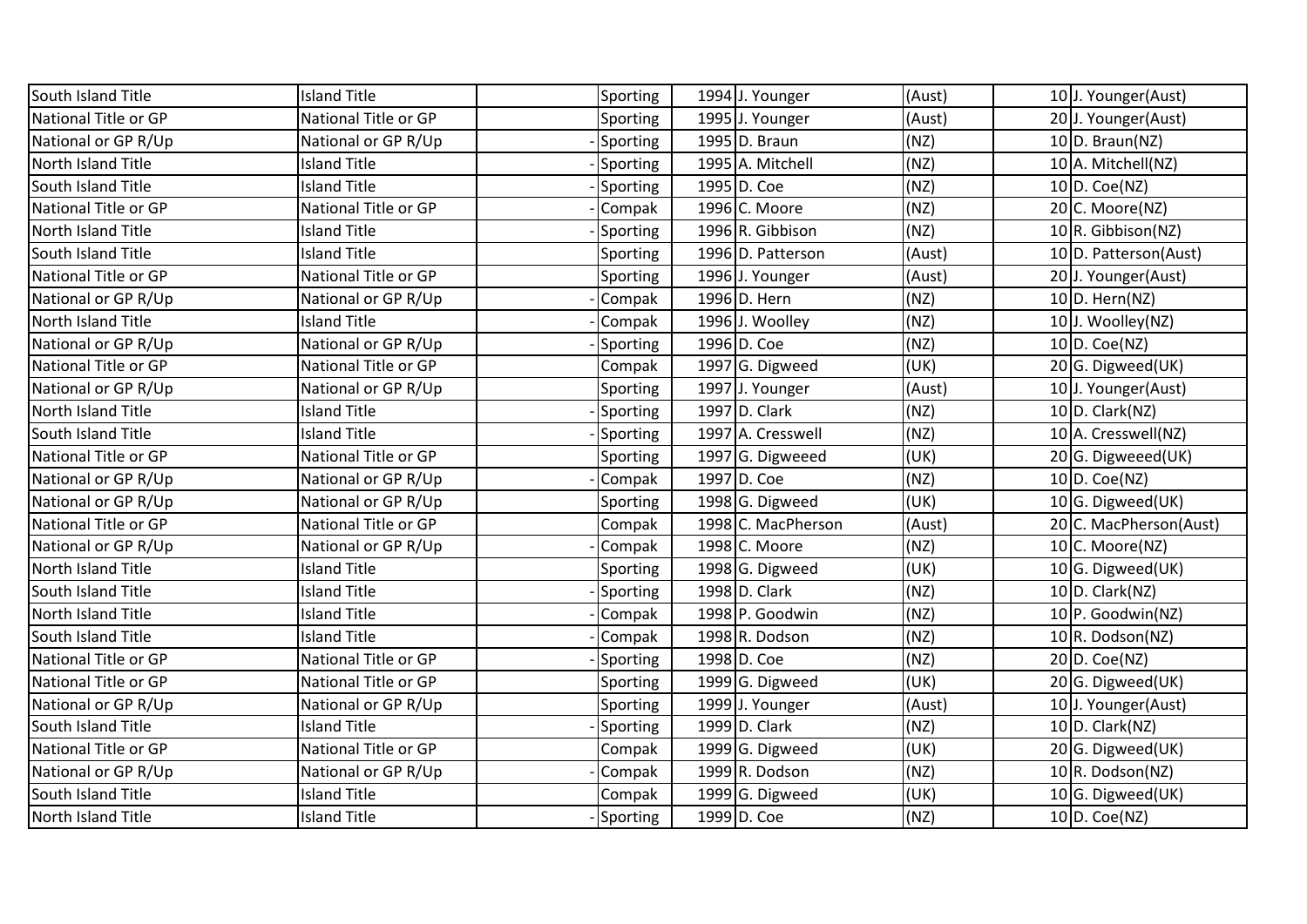| North Island Title          | <b>Island Title</b>  | Compak   | 1999 D. Coe         | (NZ)   | $10 D$ . Coe(NZ)          |
|-----------------------------|----------------------|----------|---------------------|--------|---------------------------|
| National Title or GP        | National Title or GP | Sporting | 2000 D. Birgan      | (Aust) | 20 D. Birgan(Aust)        |
| National or GP R/Up         | National or GP R/Up  | Sporting | 2000 D. Clark       | (NZ)   | 10 $D.$ Clark(NZ)         |
| North Island Title          | <b>Island Title</b>  | Sporting | 2000 D. Birgan      | (Aust) | 10 D. Birgan(Aust)        |
| South Island Title          | <b>Island Title</b>  | Sporting | 2000 L. Hoffman     | (NZ)   | 10 L. Hoffman(NZ)         |
| National Title or GP        | National Title or GP | Compak   | 2000 D. Birgan      | (Aust) | 20 D. Birgan(Aust)        |
| North Island Title          | <b>Island Title</b>  | Compak   | 2000 D. Clark       | (NZ)   | $10$ D. Clark(NZ)         |
| South Island Title          | <b>Island Title</b>  | Compak   | 2000 W. Philpott    | (NZ)   | 10 W. Philpott(NZ)        |
| National or GP R/Up         | National or GP R/Up  | Compak   | 2000 D. Coe         | (NZ)   | $10 D$ . Coe(NZ)          |
| National or GP R/Up         | National or GP R/Up  | Sporting | 2001 M. Seymour     | (Aust) | 10 M. Seymour(Aust)       |
| North Island Title          | <b>Island Title</b>  | Sporting | $2001$ D. Braun     | (NZ)   | $10 D.$ Braun(NZ)         |
| South Island Title          | <b>Island Title</b>  | Sporting | 2001 J. Younger     | (Aust) | 10J. Younger(Aust)        |
| National Title or GP        | National Title or GP | Sporting | 2001 J. Younger     | (Aust) | 20 J. Younger(Aust)       |
| National or GP R/Up         | National or GP R/Up  | Compak   | 2001 J. Younger     | (Aust) | 10 J. Younger(Aust)       |
| North Island Title          | <b>Island Title</b>  | Compak   | 2001 M. Leather     | (NZ)   | $10 \mid M$ . Leather(NZ) |
| South Island Title          | <b>Island Title</b>  | Compak   | 2001 J. Brightman   | (UK)   | 10J. Brightman(UK)        |
| <b>National Title or GP</b> | National Title or GP | Compak   | 2001 D. Coe         | (NZ)   | 20 D. Coe(NZ)             |
| National Title or GP        | National Title or GP | Compak   | 2002 J. Waterworth  | (NZ)   | 20 J. Waterworth(NZ)      |
| North Island Title          | <b>Island Title</b>  | Sporting | 2002 D. Clark       | (NZ)   | $10$ D. Clark(NZ)         |
| South Island Title          | <b>Island Title</b>  | Sporting | 2002 N. Connelly    | (NZ)   | 10 N. Connelly(NZ)        |
| <b>National Title or GP</b> | National Title or GP | Sporting | 2002 C. McPherson   | (Aust) | 20 C. McPherson(Aust)     |
| National or GP R/Up         | National or GP R/Up  | Compak   | 2002 D. Clark       | (NZ)   | $10 D$ . Clark(NZ)        |
| North Island Title          | <b>Island Title</b>  | Compak   | 2002 D. Clark       | (NZ)   | $10$ D. Clark(NZ)         |
| South Island Title          | <b>Island Title</b>  | Compak   | 2002 P. Muntz       | (NZ)   | $10 P.$ Muntz(NZ)         |
| National or GP R/Up         | National or GP R/Up  | Sporting | 2002 D. Coe         | (NZ)   | $10 D$ . Coe(NZ)          |
| National Title or GP        | National Title or GP | Compak   | $2003 D.$ Birgan    | (Aust) | 20 D. Birgan(Aust)        |
| National or GP R/Up         | National or GP R/Up  | Sporting | 2003 C. MacPherson  | (Aust) | 10 C. MacPherson(Aust)    |
| North Island Title          | <b>Island Title</b>  | Sporting | 2003 D. Clark       | (NZ)   | $10 D$ . Clark(NZ)        |
| South Island Title          | <b>Island Title</b>  | Sporting | $2003 D.$ Birgan    | (Aust) | 10 D. Birgan(Aust)        |
| <b>National Title or GP</b> | National Title or GP | Sporting | $2003$ F. Botica    | (Aust) | 20 F. Botica(Aust)        |
| National or GP R/Up         | National or GP R/Up  | Compak   | 2003 D. Groundwater | (Aust) | 10 D. Groundwater(Aust)   |
| North Island Title          | <b>Island Title</b>  | Compak   | 2003 D. Clark       | (NZ)   | $10 D$ . Clark(NZ)        |
| South Island Title          | <b>Island Title</b>  | Compak   | 2003 D. Groundwater | (Aust) | 10 D. Groundwater(Aust)   |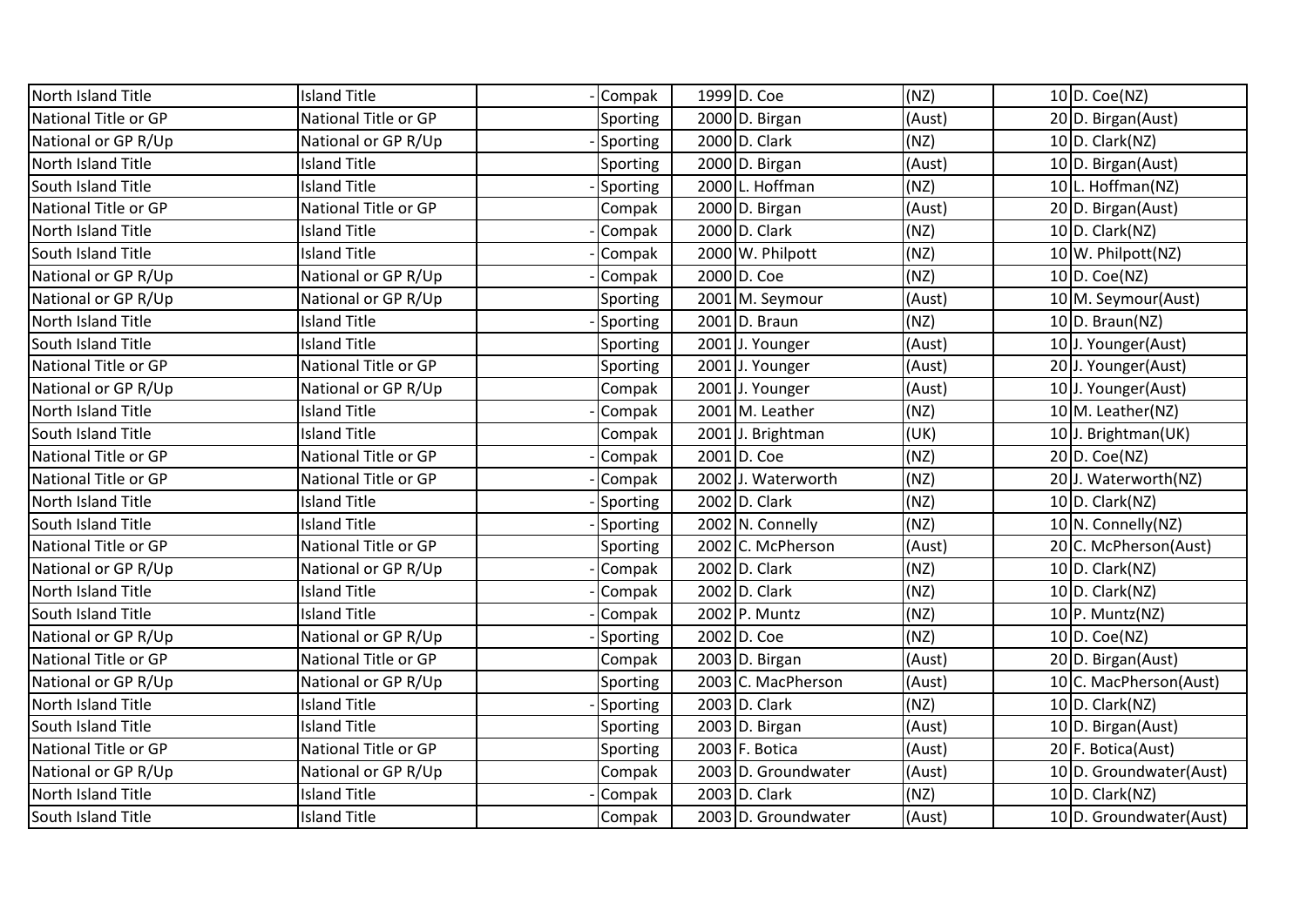| National or GP R/Up         | National or GP R/Up  | Sporting |                  | 2004 P. Goodwin     | (NZ)   | 10 P. Goodwin(NZ)       |
|-----------------------------|----------------------|----------|------------------|---------------------|--------|-------------------------|
| North Island Title          | <b>Island Title</b>  | Sporting |                  | $2004$ K. Thomas    | (NZ)   | $10$ K. Thomas(NZ)      |
| South Island Title          | <b>Island Title</b>  | Sporting | 2004 P. Muntz    |                     | (NZ)   | $10 P.$ Muntz(NZ)       |
| National Title or GP        | National Title or GP | Compak   |                  | 2004 D. Groundwater | (Aust) | 20 D. Groundwater(Aust) |
| National or GP R/Up         | National or GP R/Up  | Compak   | 2004 P. Muntz    |                     | (NZ)   | $10 P.$ Muntz(NZ)       |
| North Island Title          | <b>Island Title</b>  | Compak   |                  | 2004 G. MacPhee     | (NZ)   | 10 G. MacPhee(NZ)       |
| South Island Title          | <b>Island Title</b>  | Compak   | 2004 C. Pirie    |                     | (NZ)   | 10 $ C.$ Pirie(NZ)      |
| <b>National Title or GP</b> | National Title or GP | Sporting | 2004 D. Coe      |                     | (NZ)   | 20 D. Coe(NZ)           |
| National or GP R/Up         | National or GP R/Up  | Sporting |                  | 2005 P. Goodwin     | (NZ)   | 10 P. Goodwin(NZ)       |
| South Island Title          | <b>Island Title</b>  | Sporting | 2005 D. Clark    |                     | (NZ)   | 10 D. Clark(NZ)         |
| <b>National Title or GP</b> | National Title or GP | Compak   |                  | $2005$ M. Birgan    | (Aust) | 20 M. Birgan(Aust)      |
| National or GP R/Up         | National or GP R/Up  | Compak   | 2005 D. Clark    |                     | (NZ)   | 10 D. Clark(NZ)         |
| South Island Title          | <b>Island Title</b>  | Compak   |                  | 2005 D. Groundwater | (Aust) | 10 D. Groundwater(Aust) |
| National Title or GP        | National Title or GP | Sporting | 2005 D. Coe      |                     | (NZ)   | 20 D. Coe(NZ)           |
| North Island Title          | <b>Island Title</b>  | Sporting | 2005 D. Coe      |                     | (NZ)   | $10 D$ . Coe(NZ)        |
| North Island Title          | <b>Island Title</b>  | Compak   | 2005 D. Coe      |                     | (NZ)   | $10 D$ . Coe(NZ)        |
| South Island Title          | <b>Island Title</b>  | Sporting |                  | 2006 R. McGowan     | (NZ)   | 10 R. McGowan(NZ)       |
| National Title or GP        | National Title or GP | Sporting | 2006 T. Truss    |                     | (NZ)   | $20$ T. Truss(NZ)       |
| National or GP R/Up         | National or GP R/Up  | Compak   | 2006 S. O'Brien  |                     | (Aust) | 10 S. O'Brien(Aust)     |
| South Island Title          | <b>Island Title</b>  | Compak   |                  | 2006 D. Groundwater | (Aust) | 10 D. Groundwater(Aust) |
| <b>National Title or GP</b> | National Title or GP | Compak   | 2006 D. Coe      |                     | (NZ)   | 20 D. Coe(NZ)           |
| National or GP R/Up         | National or GP R/Up  | Sporting | 2006 D. Coe      |                     | (NZ)   | $10 D$ . Coe(NZ)        |
| North Island Title          | <b>Island Title</b>  | Sporting | 2006 D. Coe      |                     | (NZ)   | $10 D$ . Coe(NZ)        |
| North Island Title          | <b>Island Title</b>  | Compak   | 2006 D. Coe      |                     | (NZ)   | $10 D$ . Coe(NZ)        |
| National or GP R/Up         | National or GP R/Up  | Sporting |                  | 2007 B. Deadman     | (NZ)   | 10 B. Deadman(NZ)       |
| National or GP R/Up         | National or GP R/Up  | Compak   |                  | 2007 B. Deadman     | (NZ)   | $10 B.$ Deadman(NZ)     |
| National Title or GP        | National Title or GP | Sporting |                  | 2007 D. Osbourne    | (Aust) | 20 D. Osbourne(Aust)    |
| North Island Title          | <b>Island Title</b>  | Sporting | $2007$ R. Bishop |                     | (NZ)   | 10 R. Bishop(NZ)        |
| South Island Title          | <b>Island Title</b>  | Sporting | $2007$ C. Scully |                     | (NZ)   | 10 $C.$ Scully(NZ)      |
| <b>National Title or GP</b> | National Title or GP | Compak   |                  | 2007 D. Osbourne    | (Aust) | 20 D. Osbourne(Aust)    |
| North Island Title          | <b>Island Title</b>  | Compak   |                  | 2007 C. Matthews    | (NZ)   | 10 C. Matthews(NZ)      |
| South Island Title          | <b>Island Title</b>  | Compak   |                  | 2007 S. O'Brien     | (Aust) | 10 S. O'Brien(Aust)     |
| National Title or GP        | National Title or GP | Compak   |                  | 2008 A. Hanson      | (NZ)   | 20 A. Hanson(NZ)        |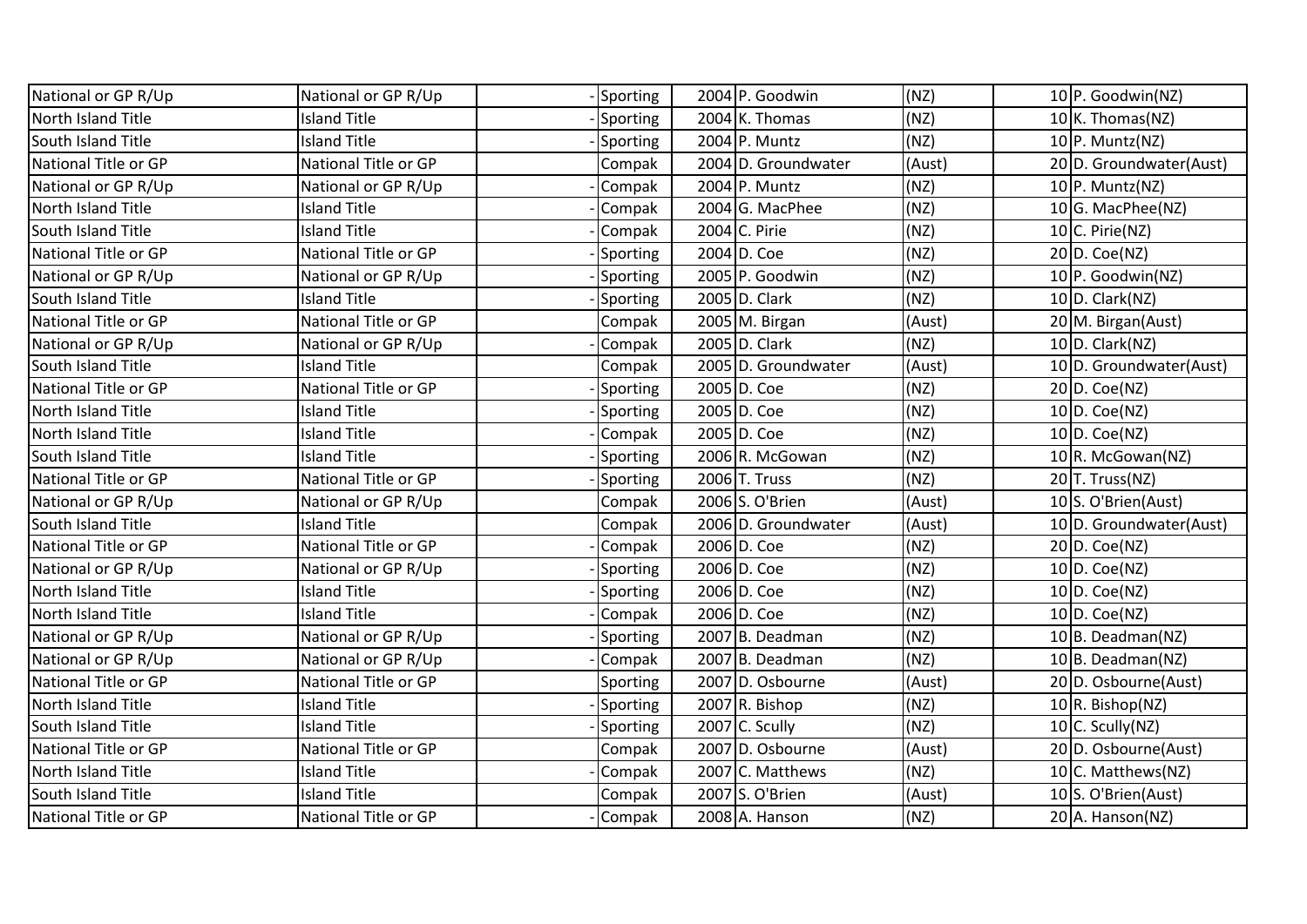| National or GP R/Up               | National or GP R/Up  | Sporting        | 2008 D. Groundwater  | (Aust) | 10 D. Groundwater(Aust)  |
|-----------------------------------|----------------------|-----------------|----------------------|--------|--------------------------|
| North Island Title                | <b>Island Title</b>  | Sporting        | 2008 S. Pilipasidis  | (Aust) | 10 S. Pilipasidis(Aust)  |
| South Island Title                | <b>Island Title</b>  | Sporting        | 2008 D. Braun        | (NZ)   | 10 D. Braun(NZ)          |
| National Title or GP              | National Title or GP | Sporting        | 2008 S. Pilipasidis  | (Aust) | 20 S. Pilipasidis(Aust)  |
| North Island Title                | <b>Island Title</b>  | Compak          | 2008 A. Garvie       | (Aust) | 10 A. Garvie (Aust)      |
| South Island Title                | <b>Island Title</b>  | Compak          | 2008 C. Wheaton      | (NZ)   | 10 C. Wheaton(NZ)        |
| National or GP R/Up               | National or GP R/Up  | Compak          | 2008 D. Coe          | (NZ)   | $10 D$ . Coe(NZ)         |
| National or GP R/Up               | National or GP R/Up  | Compak          | 2009 B. Deadman      | (NZ)   | 10 B. Deadman(NZ)        |
| National Title or GP              | National Title or GP | <b>Sporting</b> | 2009 C. Parkinson    | (NZ)   | 20 C. Parkinson(NZ)      |
| National or GP R/Up               | National or GP R/Up  | Sporting        | 2009 P. Dunnett      | (NZ)   | 10 P. Dunnett(NZ)        |
| North Island Title                | <b>Island Title</b>  | Sporting        | 2009 T. Truss        | (NZ)   | $10$ T. Truss(NZ)        |
| South Island Title                | <b>Island Title</b>  | Sporting        | 2009 C. Pirie        | (NZ)   | 10 $C.$ Pirie(NZ)        |
| South Island Title                | <b>Island Title</b>  | Compak          | 2009 W. Philpott     | (NZ)   | $10$ W. Philpott(NZ)     |
| National Title or GP              | National Title or GP | Compak          | 2009 D. Coe          | (NZ)   | 20 D. Coe(NZ)            |
| North Island Title                | <b>Island Title</b>  | Compak          | 2009 D. Coe          | (NZ)   | $10 D$ . Coe(NZ)         |
| National Title or GP              | <b>Grand Prix</b>    | Sporting        | 2010 A. Panetta      | (Aust) | 20 A. Panetta(Aust)      |
| National or GP R/Up               | <b>Grand Prix</b>    | Sporting        | 2010 B. Mortensen    | (Aust) | 10 B. Mortensen(Aust)    |
| Grand Prix of Zone (e.g. Oceania) | Oceania              | Sporting        | 2010 D. Birgan       | (Aust) | 50 D. Birgan(Aust)       |
| National Title or GP              | National Title or GP | Sporting        | $2010$ T. Truss      | (NZ)   | $20$ T. Truss(NZ)        |
| National or GP R/Up               | National or GP R/Up  | Sporting        | 2010 P. Goodwin      | (NZ)   | 10 P. Goodwin(NZ)        |
| North Island Title                | <b>Island Title</b>  | Sporting        | 2010 C. MacPherson   | (Aust) | 10 C. MacPherson(Aust)   |
| South Island Title                | <b>Island Title</b>  | Sporting        | 2010 C. Parkinson    | (NZ)   | 10 C. Parkinson(NZ)      |
| Grand Prix of Zone (e.g. Oceania) | Oceania              | Sporting        | 2010 S. Philipasidis | (Aust) | 50 S. Philipasidis(Aust) |
| South Island Title                | <b>Island Title</b>  | Compak          | 2010 M. Maniatis     | (NZ)   | 10 M. Maniatis(NZ)       |
| National or GP R/Up               | National or GP R/Up  | Compak          | 2010 D. Coe          | (NZ)   | $10 D$ . Coe(NZ)         |
| National Title or GP              | National Title or GP | Compak          | $2010$ M. Vessey     | (NZ)   | 20 M. Vessey(NZ)         |
| North Island Title                | <b>Island Title</b>  | Compak          | 2010 M. Vessey       | (NZ)   | $10 \mid M.$ Vessey(NZ)  |
| North Island Title                | <b>Island Title</b>  | Sporting        | $2011$ B. Deadman    | (NZ)   | $10 B.$ Deadman(NZ)      |
| National Title or GP              | National Title or GP | Sporting        | $2011$ B. Irons      | (Aust) | 20 B. Irons(Aust)        |
| Grand Prix of Zone (e.g. Oceania) | Oceania              | Sporting        | $2011 D.$ Brigan     | (Aust) | 50 D. Brigan(Aust)       |
| National or GP R/Up               | National or GP R/Up  | Sporting        | 2011 C. MacPherson   | (Aust) | 10 C. MacPherson(Aust)   |
| National or GP R/Up               | National or GP R/Up  | Compak          | $2011 R.$ Hall       | (Aust) | $10 R$ . Hall(Aust)      |
| North Island Title                | <b>Island Title</b>  | Compak          | $2011$ R. Hall       | (Aust) | $10 R.$ Hall(Aust)       |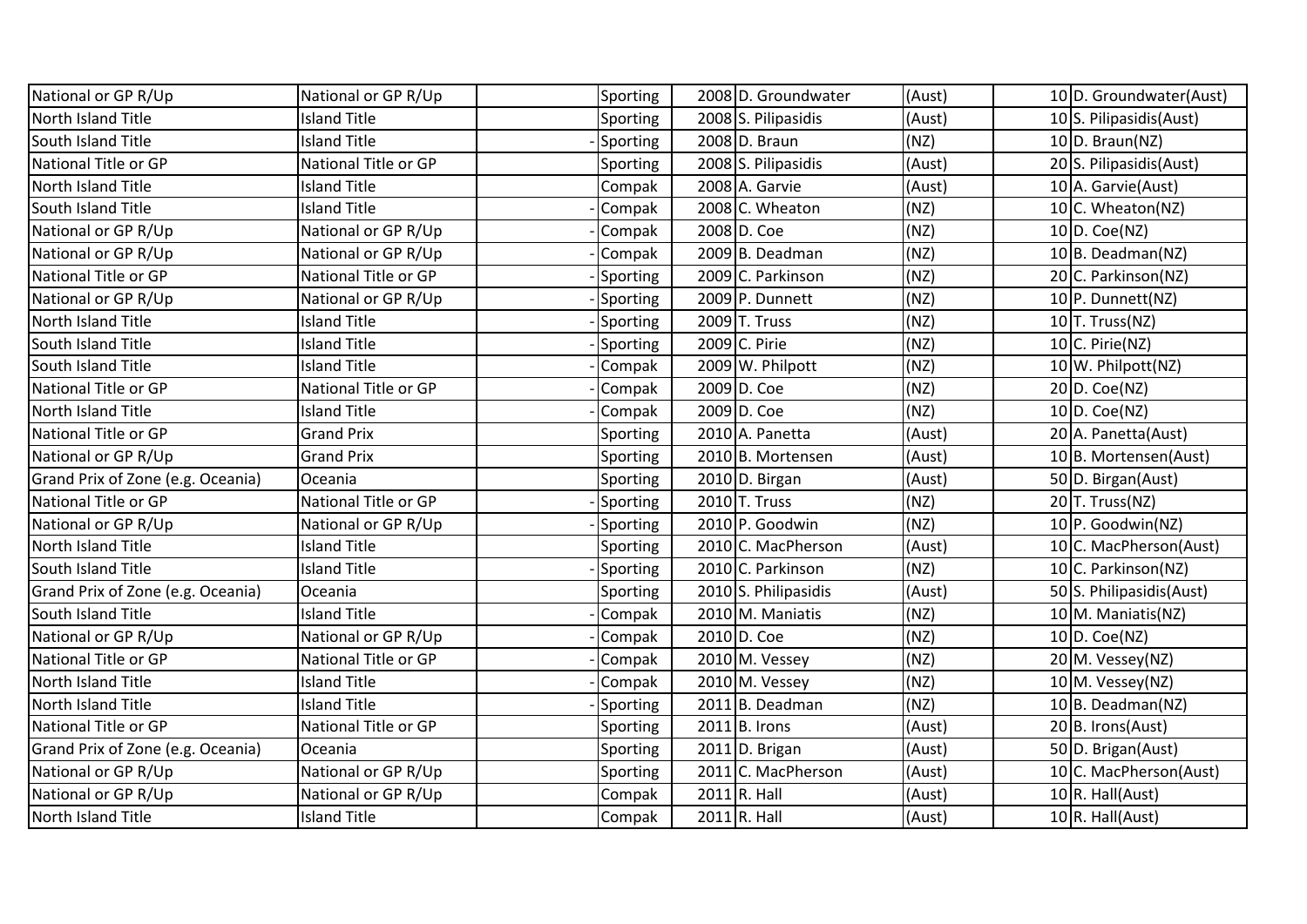| South Island Title                | <b>Island Title</b>  | Compak                    | 2011 J. Simpson    | (NZ)   | 10J. Simpson(NZ)        |
|-----------------------------------|----------------------|---------------------------|--------------------|--------|-------------------------|
| National Title or GP              | Grand Prix of NZ     | Sporting                  | 2011 J. Younger    | (Aust) | 20J. Younger(Aust)      |
| National or GP R/Up               | National R/Up        | Sporting                  | $2011$ C. Brown    | (Aust) | 10 C. Brown(Aust)       |
| National Title or GP              | National Title or GP | Compak                    | $2011$ D. Coe      | (NZ)   | 20 D. Coe(NZ)           |
| National or GP R/Up               | National or GP R/Up  | Sporting                  | 2011 M. Vessey     | (NZ)   | $10 \mid M.$ Vessey(NZ) |
| South Island Title                | <b>Island Title</b>  | Sporting                  | 2011 M. Vessey     | (NZ)   | $10 \, M.$ Vessey(NZ)   |
| National Title or GP              | National Title or GP | Compak                    | 2012 B. Deadman    | (NZ)   | 20 B. Deadman(NZ)       |
| North Island Title                | <b>Island Title</b>  | Sporting                  | $2012$ B. Deadman  | (NZ)   | $10 B.$ Deadman(NZ)     |
| National Title or GP              | National Title or GP | Grand Prix of AusSporting | 2012 B. Deadman    | (NZ)   | 20 B. Deadman(NZ)       |
| North Island Title                | <b>Island Title</b>  | Compak                    | 2012 B. Deadman    | (NZ)   | $10 B.$ Deadman(NZ)     |
| National or GP R/Up               | National or GP R/Up  | Sporting                  | 2012 M. Marshall   | (UK)   | 10 M. Marshall(UK)      |
| National or GP R/Up               | National or GP R/Up  | Compak                    | $2012$ A. Hanson   | (NZ)   | $10$ A. Hanson(NZ)      |
| South Island Title                | <b>Island Title</b>  | Compak                    | $2012$ G. Maniatis | (NZ)   | 10 G. Maniatis(NZ)      |
| National Title or GP              | <b>Grand Prix</b>    | Sporting                  | 2012 J. Younger    | (Aust) | 20 J. Younger(Aust)     |
| Grand Prix of Zone (e.g. Oceania) | Oceania              | Sporting                  | 2012 J. Younger    | (Aust) | 50 J. Younger(Aust)     |
| National Title or GP              | Grand Prix of NZ     | Sporting                  | 2012 M. Marshall   | (UK)   | 20 M. Marshall(UK)      |
| South Island Title                | <b>Island Title</b>  | Sporting                  | 2012 M. Vessey     | (NZ)   | $10$ M. Vessey(NZ)      |
| National Title or GP              | National Title or GP | Sporting                  | 2012 M. Vessey     | (NZ)   | 20 M. Vessey(NZ)        |
| Grand Prix of Zone (e.g. Oceania) | Oceania              | Sporting                  | $2012 R.$ Hall     | (Aust) | 50 R. Hall(Aust)        |
| North Island Title                | <b>Island Title</b>  | Sporting                  | 2013 B. Deadman    | (NZ)   | $10 B.$ Deadman(NZ)     |
| National or GP R/Up               | National or GP R/Up  | Compak                    | 2013 B. Deadman    | (NZ)   | $10 B.$ Deadman(NZ)     |
| National or GP R/Up               | National or GP R/Up  | Sporting                  | $2013$ D. Alley    | (NZ)   | $10 D.$ Alley(NZ)       |
| South Island Title                | <b>Island Title</b>  | Sporting                  | 2013 P. Hedwig     | (NZ)   | 10 P. Hedwig(NZ)        |
| North Island Title                | <b>Island Title</b>  | Compak                    | $2013$ G. Barton   | (Aust) | $10 G.$ Barton(Aust)    |
| South Island Title                | <b>Island Title</b>  | Compak                    | $2013$ G. Wells    | (NZ)   | $10 G.$ Wells(NZ)       |
| National Title or GP              | National Title or GP | Compak                    | 2013 M. Vessey     | (NZ)   | 20 M. Vessey(NZ)        |
| National Title or GP              | National Title or GP | Sporting                  | 2013 M. Vessey     | (NZ)   | 20 M. Vessey(NZ)        |
| National or GP R/Up               | National or GP R/Up  | Grand Prix of NZ Sporting | 2013 P. Goodwin    | (NZ)   | 10 P. Goodwin(NZ)       |
| National Title or GP              | National Title or GP | Grand Prix of NZ Sporting | 2013 M. Vessey     | (NZ)   | 20 M. Vessey(NZ)        |
| National or GP R/Up               | National or GP R/Up  | Sporting                  | 2014 B. Deadman    | (NZ)   | 10 B. Deadman(NZ)       |
| National Title or GP              | National Title or GP | Grand Prix of NZ Sporting | $2014$ B. Deadman  | (NZ)   | 20 B. Deadman(NZ)       |
| North Island Title                | <b>Island Title</b>  | Sporting                  | 2014 J. Younger    | (Aust) | 10J. Younger(Aust)      |
| South Island Title                | <b>Island Title</b>  | Sporting                  | 2014 D. Morgan     | (NZ)   | 10 D. Morgan(NZ)        |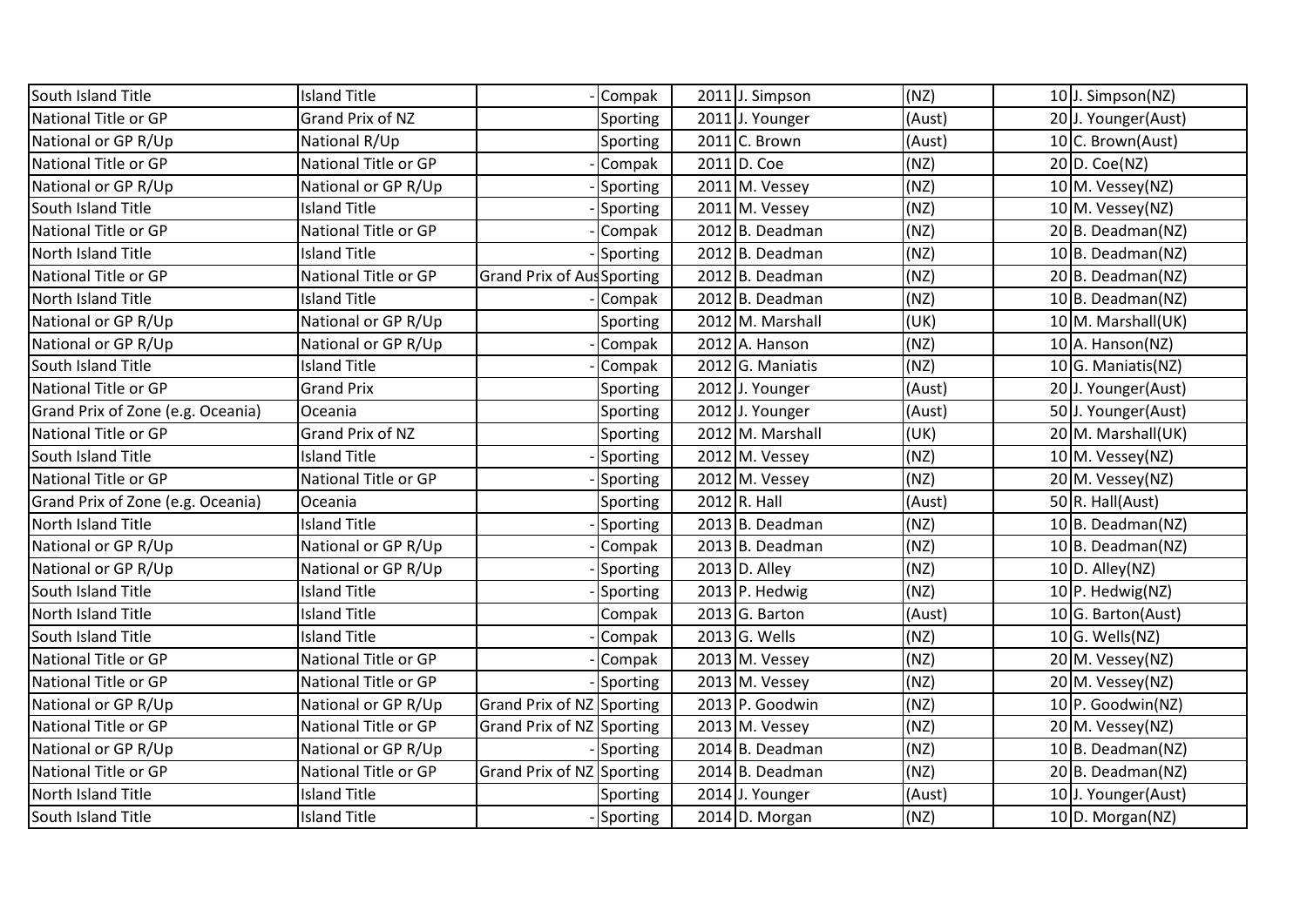| National or GP R/Up               | National or GP R/Up   |                           | Compak   | 2014 J. Younger         | (Aust) | 10J. Younger(Aust)         |
|-----------------------------------|-----------------------|---------------------------|----------|-------------------------|--------|----------------------------|
| South Island Title                | <b>Island Title</b>   |                           | Compak   | 2014 J. Saunders        | (NZ)   | 10J. Saunders(NZ)          |
| National Title or GP              | National Title or GP  |                           | Sporting | 2014 J. Younger         | (Aust) | 20 J. Younger(Aust)        |
| Grand Prix of Zone (e.g. Oceania) | Oceania               |                           | Sporting | 2014 Unknown Australian | (Aust) | 50 Unknown Australian (Aus |
| National Title or GP              | Grand Prixz of NZ     |                           | Sporting | 2014 J. Younger         | (Aust) | 20 J. Younger(Aust)        |
| National Title or GP              | National Title or GP  |                           | Compak   | 2014 M. Vessey          | (NZ)   | 20 M. Vessey(NZ)           |
| Grand Prix of Zone R/Up           | Oceania R/Up          |                           | Sporting | 2014 Unknown Australian | (Aust) | 30 Unknown Australian (Aus |
| National Title or GP              | National Title or GP  |                           | Sporting | 2015 B. Deadman         | (NZ)   | 20 B. Deadman(NZ)          |
| National Title or GP              | National Title or GP  | Grand Prix of NZ Sporting |          | 2015 B. Deadman         | (NZ)   | 20 B. Deadman(NZ)          |
| National or GP R/Up               | National or GP R/Up   |                           | Sporting | 2015 A. Green           | (NZ)   | 10 A. Green(NZ)            |
| North Island Title                | <b>Island Title</b>   |                           | Sporting | 2015   I. Holmes        | (NZ)   | 10 I. Holmes(NZ)           |
| South Island Title                | <b>Island Title</b>   |                           | Sporting | $2015$ C. Scully        | (NZ)   | 10 $C.$ Scully(NZ)         |
| National or GP R/Up               | National or GP R/Up   |                           | Compak   | 2015 G. Wells           | (NZ)   | $10 G.$ Wells(NZ)          |
| North Island Title                | <b>Island Title</b>   |                           | Compak   | 2015 J. Younger         | (Aust) | 10 J. Younger(Aust)        |
| Grand Prix of Zone (e.g. Oceania) | Oceania               |                           | Sporting | 2015 A. DuRose          | (Aust) | 50 A. DuRose(Aust)         |
| National Title or GP              | National Title or GP  |                           | Compak   | 2015 J. Younger         | (Aust) | 20 J. Younger(Aust)        |
| National or GP R/Up               | Grand Prix of NZ R/Up |                           | Sporting | 2015 N. Peart           | (Aust) | $10 \vert N.$ Peart (Aust) |
| Grand Prix of Zone R/Up           | Oceania R/Up          |                           | Sporting | 2015 B. Mortensen       | (Aust) | 30 B. Mortensen(Aust)      |
| National or GP R/Up               | National or GP R/Up   |                           | Sporting | 2016 B. Deadman         | (NZ)   | 10 B. Deadman(NZ)          |
| North Island Title                | <b>Island Title</b>   |                           | Sporting | 2016 S. Philipasidis    | (Aust) | 10 S. Philipasidis(Aust)   |
| South Island Title                | <b>Island Title</b>   |                           | Sporting | $2016$ C. Scully        | (NZ)   | 10 $C.$ Scully(NZ)         |
| North Island Title                | <b>Island Title</b>   |                           | Compak   | 2016 D. Clark           | (NZ)   | $10 D$ . Clark(NZ)         |
| Grand Prix of Zone (e.g. Oceania) | Oceania               |                           | Sporting | 2016 D. Birgan          | (Aust) | 50 D. Birgan(Aust)         |
| National Title or GP              | Grand Prix of NZ      |                           | Sporting | 2016 J. Gibbs           | (Aust) | 20 J. Gibbs(Aust)          |
| National Title or GP              | National Title or GP  |                           | Compak   | 2016 J. Simpson         | (NZ)   | 20 J. Simpson(NZ)          |
| National Title or GP              | National Title or GP  |                           | Sporting | 2016 J. Younger         | (Aust) | 20 J. Younger(Aust)        |
| National Title or GP              | Grand Prix of NZ      |                           | Sporting | 2016 S. Philipasidis    | (Aust) | 20 S. Philipasidis(Aust)   |
| National or GP R/Up               | National or GP R/Up   |                           | Compak   | 2016 M. Vessey          | (NZ)   | 10 M. Vessey(NZ)           |
| Grand Prix of Zone R/Up           | Oceania R/Up          |                           | Sporting | 2016 B. Nankervis       | (Aust) | 30 B. Nankervis(Aust)      |
| South Island Title                | <b>Island Title</b>   |                           | Compak   | 2016 M. Vessey          | (NZ)   | $10$ M. Vessey(NZ)         |
| National Title or GP              | National Title or GP  |                           | Compak   | $2017$ B. Deadman       | (NZ)   | 20 B. Deadman(NZ)          |
| National Title or GP              | National Title or GP  | Australia                 | Sporting | 2017 B. Deadman         | (NZ)   | 20 B. Deadman(NZ)          |
| National or GP R/Up               | National or GP R/Up   |                           | Sporting | 2017 A. Hirchfield      | (Aust) | 10 A. Hirchfield(Aust)     |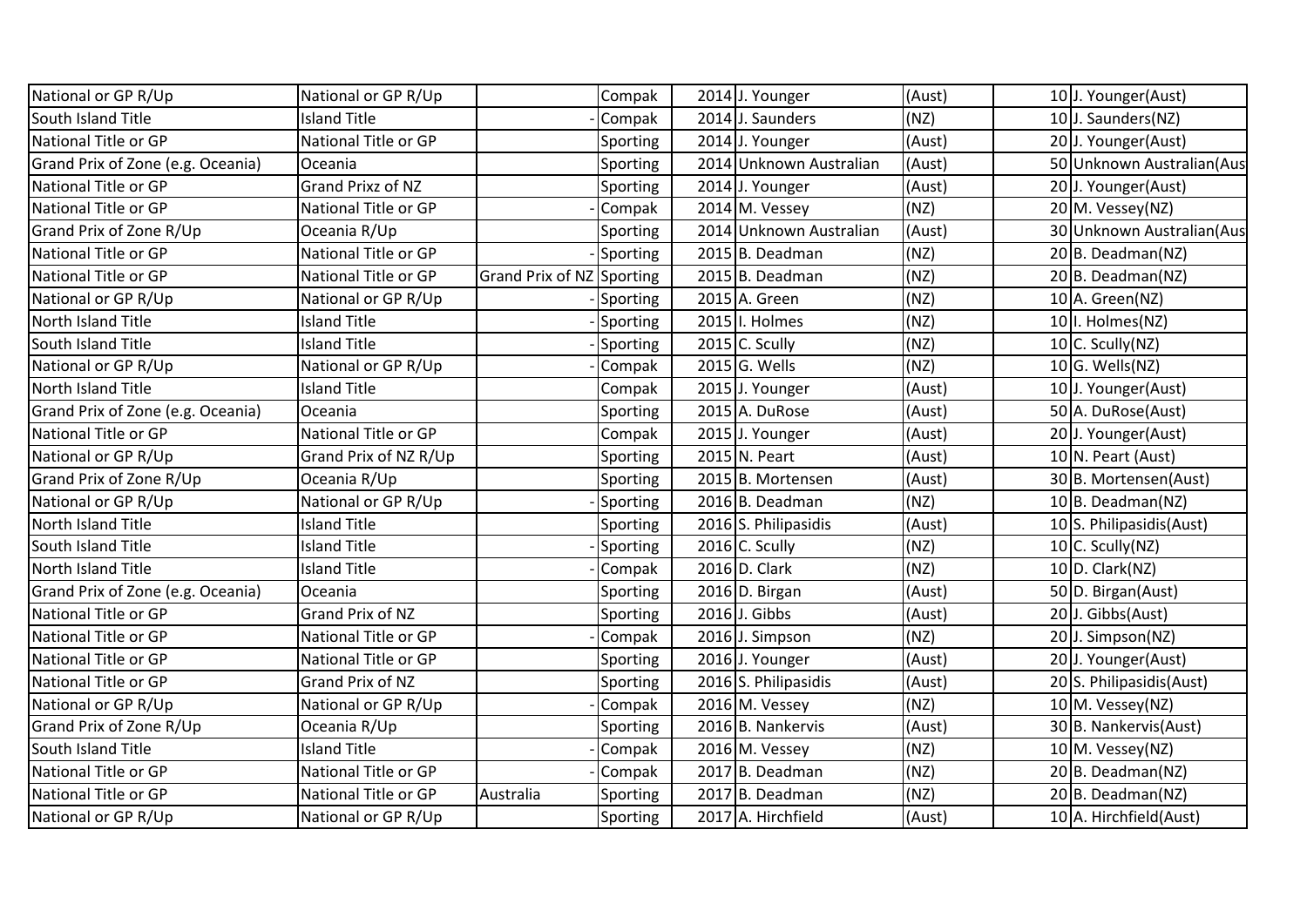| North Island Title                | <b>Island Title</b>   | Sporting                      | 2017 A. Hirchfield | (Aust) | 10 A. Hirchfield (Aust) |
|-----------------------------------|-----------------------|-------------------------------|--------------------|--------|-------------------------|
| South Island Title                | <b>Island Title</b>   | Sporting                      | $2017$ B. Scott    | (NZ)   | 10 B. Scott(NZ)         |
| National or GP R/Up               | National or GP R/Up   | Compak                        | $2017$ G. Wells    | (NZ)   | $10 G.$ Wells(NZ)       |
| North Island Title                | <b>Island Title</b>   | Compak                        | $2017$ D. Alley    | (NZ)   | $10 D.$ Alley(NZ)       |
| Grand Prix of Zone (e.g. Oceania) | Oceania               | Sporting                      | $2017$ D. Birgan   | (Aust) | 50 D. Birgan(Aust)      |
| National Title or GP              | National Title or GP  | Sporting                      | 2017 J. Younger    | (Aust) | 20 J. Younger(Aust)     |
| National Title or GP              | Grand Prix of NZ      | Sporting                      | 2017 J. Younger    | (Aust) | 20 J. Younger(Aust)     |
| South Island Title                | <b>Island Title</b>   | Compak                        | 2017 M. Vessey     | (NZ)   | $10$ M. Vessey(NZ)      |
| Grand Prix of Zone R/Up           | Zone R/Up             | Ocenia R/Up<br>Sporting       | $2017$ A. Green    | (NZ)   | 30 A. Green(NZ)         |
| National Title or GP              | National Title or GP  | <b>Grand Prix</b><br>Sporting | 2017 M. Vessey     | (NZ)   | 20 M. Vessey(NZ)        |
| National Title or GP              | National Title or GP  | Sporting                      | 2018 B. Deadman    | (NZ)   | 20 B. Deadman(NZ)       |
| National Title or GP              | National Title or GP  | <b>Grand Prix</b><br>Sporting | 2018 B. Deadman    | (NZ)   | 20 B. Deadman(NZ)       |
| National or GP R/Up               | National or GP R/Up   | Sporting                      | 2018 D. Birgan     | (Aust) | 10 D. Birgan(Aust)      |
| North Island Title                | <b>Island Title</b>   | Sporting                      | $2018$ T. Bishop   | (NZ)   | $10$ T. Bishop(NZ)      |
| Grand Prix of Zone (e.g. Oceania) | Zone Title            | <b>Asian Title</b><br>Compak  | 2018 A. Green      | (NZ)   | 50 A. Green(NZ)         |
| South Island Title                | <b>Island Title</b>   | Sporting                      | 2018 M. Vessey     | (NZ)   | 10 M. Vessey(NZ)        |
| Grand Prix of Zone (e.g. Oceania) | Oceania Title         | Sporting                      | 2018 N. Guerra     | (Aust) | 50 N. Guerra(Aust)      |
| National or GP R/Up               | Grand Prix of NZ R/Up | Sporting                      | $2018$ J. Gibbs    | (Aust) | 10 J. Gibbs(Aust)       |
| South Island Title                | <b>Island Title</b>   | Compak                        | 2018 M. Vessey     | (NZ)   | $10$ M. Vessey(NZ)      |
| Grand Prix of Zone R/Up           | Oceania R/Up          | Sporting                      | 2018 C. Brown      | (Aust) | 30 C. Brown(Aust)       |
| National Title or GP              | National Title or GP  | Compak                        | 2018 M. Vessey     | (NZ)   | 20 M. Vessey (NZ)       |
| National or GP R/Up               | National or GP R/Up   | Compak                        | 2018 C. Scully     | (NZ)   | 10 $C.$ Scully(NZ)      |
| North Island Title                | <b>Island Title</b>   | Compak                        | 2018 J. Younger    | (Aust) | 10J. Younger(Aust)      |
| Grand Prix of Zone R/Up           | Zone R/Up             | Asian Title Sporting          | 2018 A. Green      | (NZ)   | 30 A. Green(NZ)         |
| North Island Title                | <b>Island Title</b>   | Compak                        | $2019 D.$ Norling  | (NZ)   | $10 D.$ Norling(NZ)     |
| National Title or GP              | National Title or GP  | Compak                        | $2019$ A. Green    | (NZ)   | 20 A. Green(NZ)         |
| South Island Title                | <b>Island Title</b>   | Compak                        | $2019$ M. Vessey   | (NZ)   | $10$ M. Vessey(NZ)      |
| North Island Title                | Island Title          | Sporting                      | $2019 B.$ Deadman  | (NZ)   | $10 B.$ Deadman(NZ)     |
| National Title or GP              | National Title or GP  | Sporting                      | $2019$ A. Green    | (NZ)   | 20 A. Green(NZ)         |
| South Island Title                | <b>Island Title</b>   | Sporting                      | 2019 W. Tannock    | (NZ)   | 10 W. Tannock(NZ)       |
| National or GP R/Up               | National or GP R/Up   | Compak                        | 2019 J. Pratt      | (NZ)   | 10 $J.$ Pratt(NZ)       |
| <b>National Title or GP</b>       | National Title or GP  | Grand Prix Sporting           | 2019 B. Deadman    | (NZ)   | 20 B. Deadman(NZ)       |
| National or GP R/Up               | National or GP R/Up   | Grand Prix Sporting           | $2019$ C. Scully   | (NZ)   | 10 $C.$ Scully(NZ)      |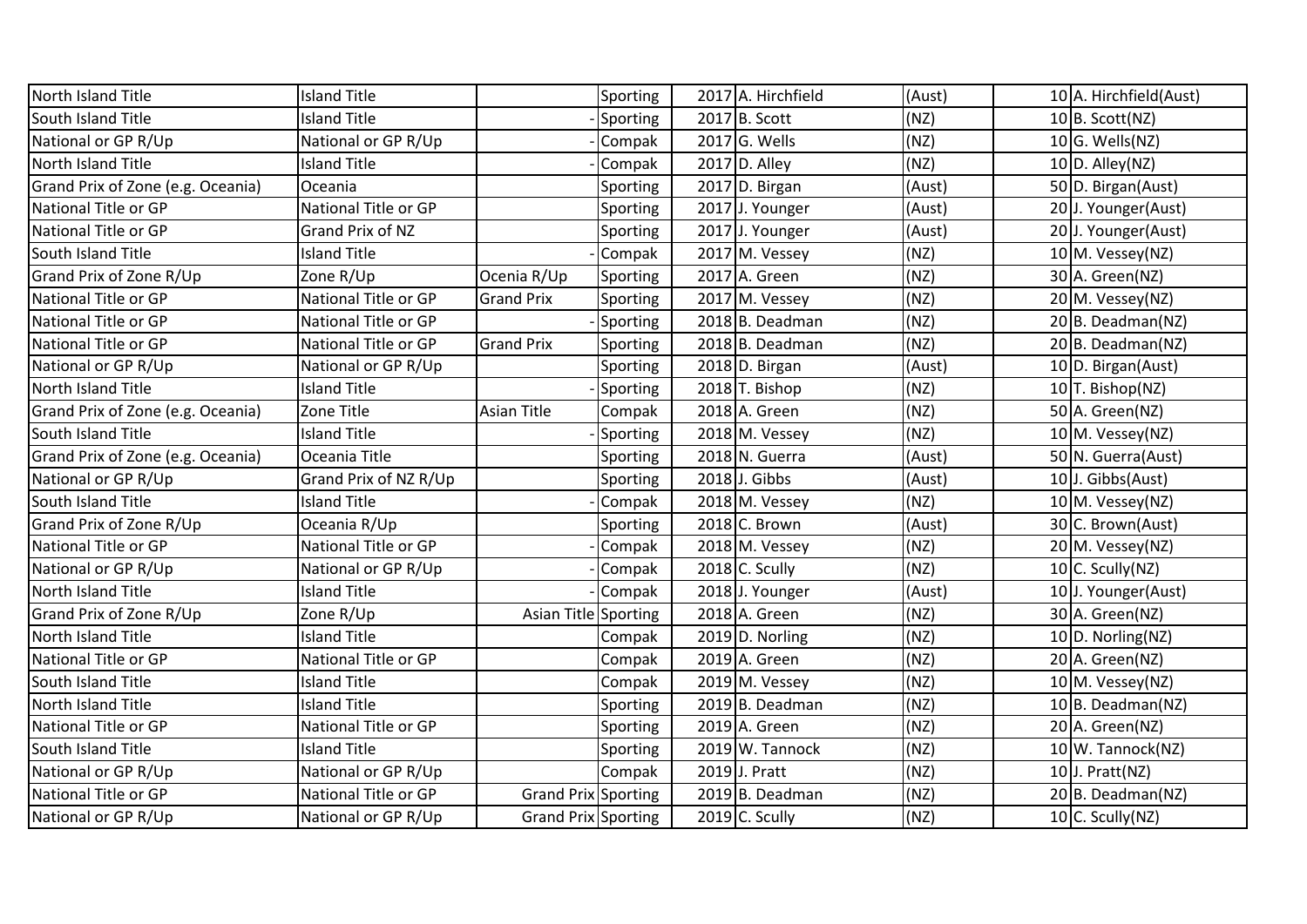| National or GP R/Up         | National or GP R/Up  |                   | Sporting        | 2019 B. Deadman   | (NZ)   | $10 B.$ Deadman(NZ) |
|-----------------------------|----------------------|-------------------|-----------------|-------------------|--------|---------------------|
| <b>National Title or GP</b> | National Title or GP |                   | Sporting        | 2020 J. Gibbs     | (Aust) | 20 J. Gibbs(Aust)   |
| National or GP R/Up         | National or GP R/Up  |                   | Sporting        | $2020$ R. Hall    | (Aust) | $10 R$ . Hall(Aust) |
| <b>National Title or GP</b> | National Title or GP |                   | Compak          | 2020 G. Wells     | (NZ)   | $20 G.$ Wells(NZ)   |
| National or GP R/Up         | National or GP R/Up  |                   | Compak          | 2020 M. Vessey    | (NZ)   | 10 M. Vessey(NZ)    |
| North Island Title          | <b>Island Title</b>  |                   | Compak          | $2020$ J. Teague  | (NZ)   | $10$ J. Teague(NZ)  |
| South Island Title          | <b>Island Title</b>  |                   | Compak          | 2020 A. Green     | (NZ)   | $10$ A. Green(NZ)   |
| <b>North Island Title</b>   | <b>Island Title</b>  |                   | Sporting        | 2020 B. Deadman   | (NZ)   | 10 B. Deadman(NZ)   |
| National Title or GP        | National Title or GP |                   | Sporting        | 2020 B. Deadman   | (NZ)   | $20 B.$ Deadman(NZ) |
| National or GP R/Up         | National or GP R/Up  |                   | Sporting        | $2020$ C. Scully  | (NZ)   | 10 $C.$ Scully(NZ)  |
| <b>National Title or GP</b> | National Title or GP | Grand Prix Compak |                 | 2020 M. Vessey    | (NZ)   | 20 M. Vessey(NZ)    |
| National or GP R/Up         | National or GP R/Up  | Grand Prix Compak |                 | 2020 G. Wells     | (NZ)   | $10 G.$ Wells(NZ)   |
| <b>National Title or GP</b> | National Title or GP |                   | <b>Sporting</b> | 2021 M. Vessey    | (NZ)   | 20 M. Vessey(NZ)    |
| National or GP R/Up         | National or GP R/Up  |                   | Sporting        | 2021 J. Simpson   | (NZ)   | 10J. Simpson(NZ)    |
| South Island Title          | <b>Island Title</b>  |                   | Compak          | 2021 A. Green     | (NZ)   | $10$ A. Green(NZ)   |
| National or GP              | National Title or GP |                   | Compak          | $2021$ G. Wells   | (NZ)   | $20 G.$ Wells(NZ)   |
| National or GP R/Up         | National or GP R/Up  |                   | Compak          | 2021 M. Vessey    | (NZ)   | 10 M. Vessey(NZ)    |
| North Island Title          | <b>Island Title</b>  |                   | Compak          | 2021 W. Tannock   | (NZ)   | 10 W. Tannock(NZ)   |
| North Island Title          | <b>Island Title</b>  |                   | Sporting        | 2021 W. Tannock   | (NZ)   | 10 W. Tannock(NZ)   |
| South Island Title          | <b>Island Title</b>  |                   | Sporting        | 2021 M. Vessey    | (NZ)   | 10 M. Vessey(NZ)    |
| South Island Title          | <b>Island Title</b>  |                   | Compak          | 2022 B. Quin      | (NZ)   | $10 B.$ Quin(NZ)    |
| North Island Title          | <b>Island Title</b>  |                   | Sporting        | $2022$ B. Deadman | (NZ)   | $10 B.$ Deadman(NZ) |
| National or GP              | National Title or GP |                   | Sporting        | 2022 B. Deadman   | (NZ)   | 20 B. Deadman(NZ)   |
| National or GP R/Up         | National or GP R/Up  |                   | Sporting        | $2022$ C. Scully  | (NZ)   | $10$ C. Scully(NZ)  |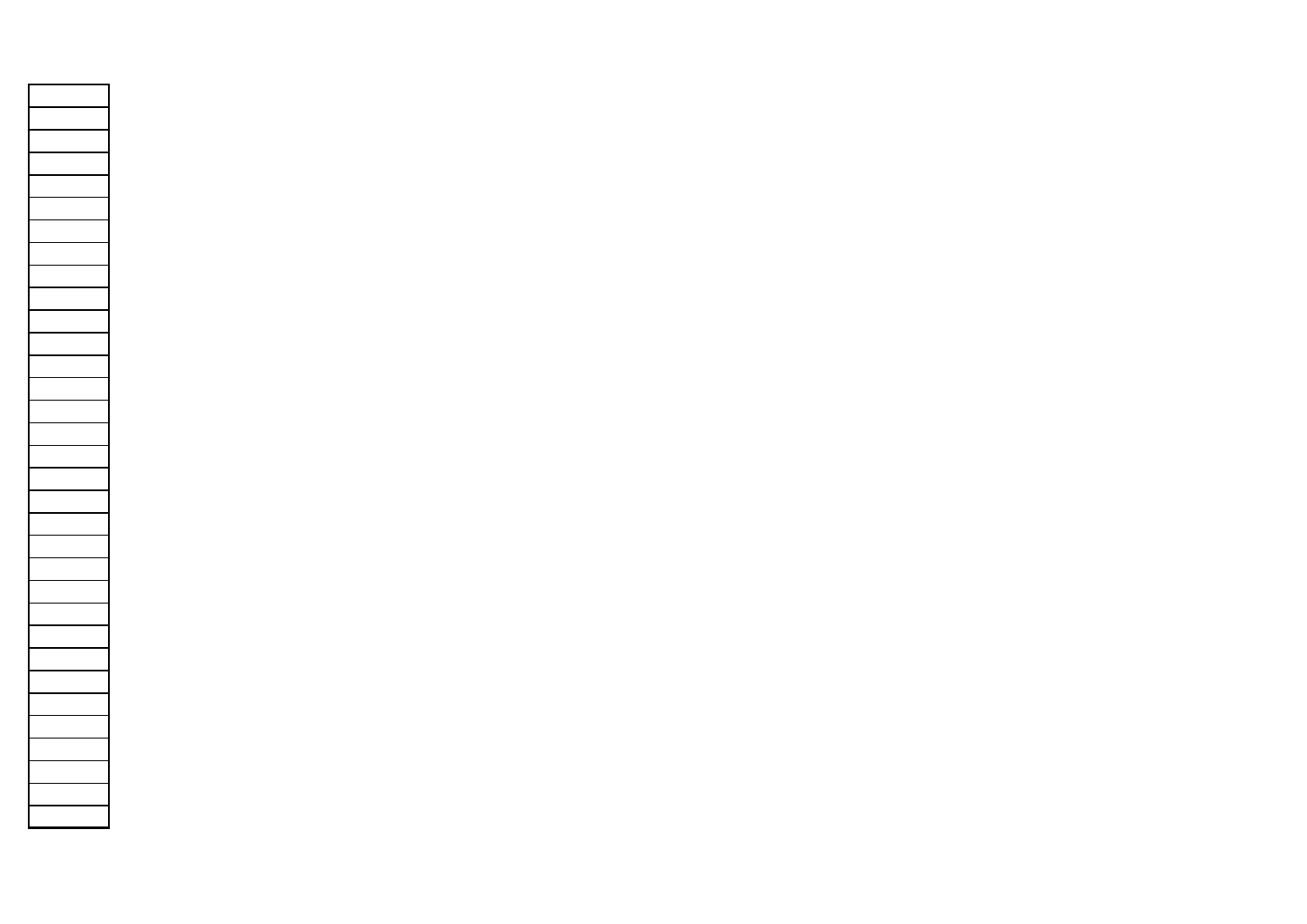## **New Zealand Hall of Fame - Sporting Section (continued)**

|                           | <b>Yr Qfd</b> | Zone         |                | <b>Zone National Title</b> | <b>National or</b> |                     | <b>Total</b>  |
|---------------------------|---------------|--------------|----------------|----------------------------|--------------------|---------------------|---------------|
| <b>Name &amp; Country</b> | 3/200         | <b>Title</b> | R/Up           | or GP                      | GP R/Up            | <b>Island Title</b> | <b>Points</b> |
|                           |               | 50           | 30             | 20                         | 10                 | 10                  |               |
| D. Coe(NZ)                | 2004          | $\mathbf 0$  | $\mathbf 0$    | $\overline{7}$             | 8                  | 9                   | 310           |
| B. Deadman(NZ)            | 2014          | 0            | $\Omega$       | 12                         | 7                  | 7                   | 380           |
| M. Vessey(NZ)             | 2013          | 0            | 0              | 10                         | $\overline{4}$     | 9                   | 330           |
| D. Clark(NZ)              |               | 0            | 0              | $\mathbf{1}$               | 3                  | 14                  | 190           |
| A. Green(NZ)              | 2021          | $\mathbf{1}$ | $\overline{2}$ | $\overline{2}$             | $\mathbf{1}$       | 2                   | 180           |
| J. Woolley(NZ)            |               | 0            | 0              | $\overline{2}$             | 1                  | $\overline{2}$      | 70            |
| R. Mcgowan(NZ)            |               | 0            | 0              | $\mathbf{1}$               | $\mathbf{1}$       | $\overline{2}$      | 50            |
| T. Truss(NZ)              |               | 0            | 0              | $\overline{2}$             | 0                  | $\mathbf{1}$        | 50            |
| P. Goodwin(NZ)            |               | $\mathbf 0$  | 0              | $\mathbf 0$                | $\overline{4}$     | $\mathbf{1}$        | 50            |
| C. Scully(NZ)             |               | $\Omega$     | 0              | $\mathbf 0$                | $\overline{4}$     | 3                   | 70            |
| A. Hanson(NZ)             |               | $\mathbf 0$  | 0              | $\mathbf{1}$               | $\mathbf{1}$       | 0                   | 30            |
| C. Parkinson(NZ)          |               | $\Omega$     | 0              | $\mathbf{1}$               | 0                  | 1                   | 30            |
| D. Braun(NZ)              |               | 0            | 0              | $\mathbf 0$                | $\mathbf{1}$       | $\overline{2}$      | 30            |
| G. Wells(NZ)              |               | $\Omega$     | 0              | $\overline{2}$             | 3                  | 1                   | 80            |
| J. Simpson(NZ)            |               | $\mathbf 0$  | 0              | $\mathbf{1}$               | $\mathbf{1}$       | $\mathbf{1}$        | 40            |
| P. Muntz(NZ)              |               | $\Omega$     | 0              | 0                          | 1                  | 2                   | 30            |
| C. Moore(NZ)              |               | $\Omega$     | 0              | $\mathbf{1}$               | $\mathbf{1}$       | $\Omega$            | 30            |
| C. Pirie(NZ)              |               | 0            | 0              | 0                          | $\mathbf 0$        | $\overline{2}$      | 20            |
| G. Paton(NZ)              |               | $\Omega$     | 0              | $\mathbf{1}$               | $\mathbf 0$        | 0                   | 20            |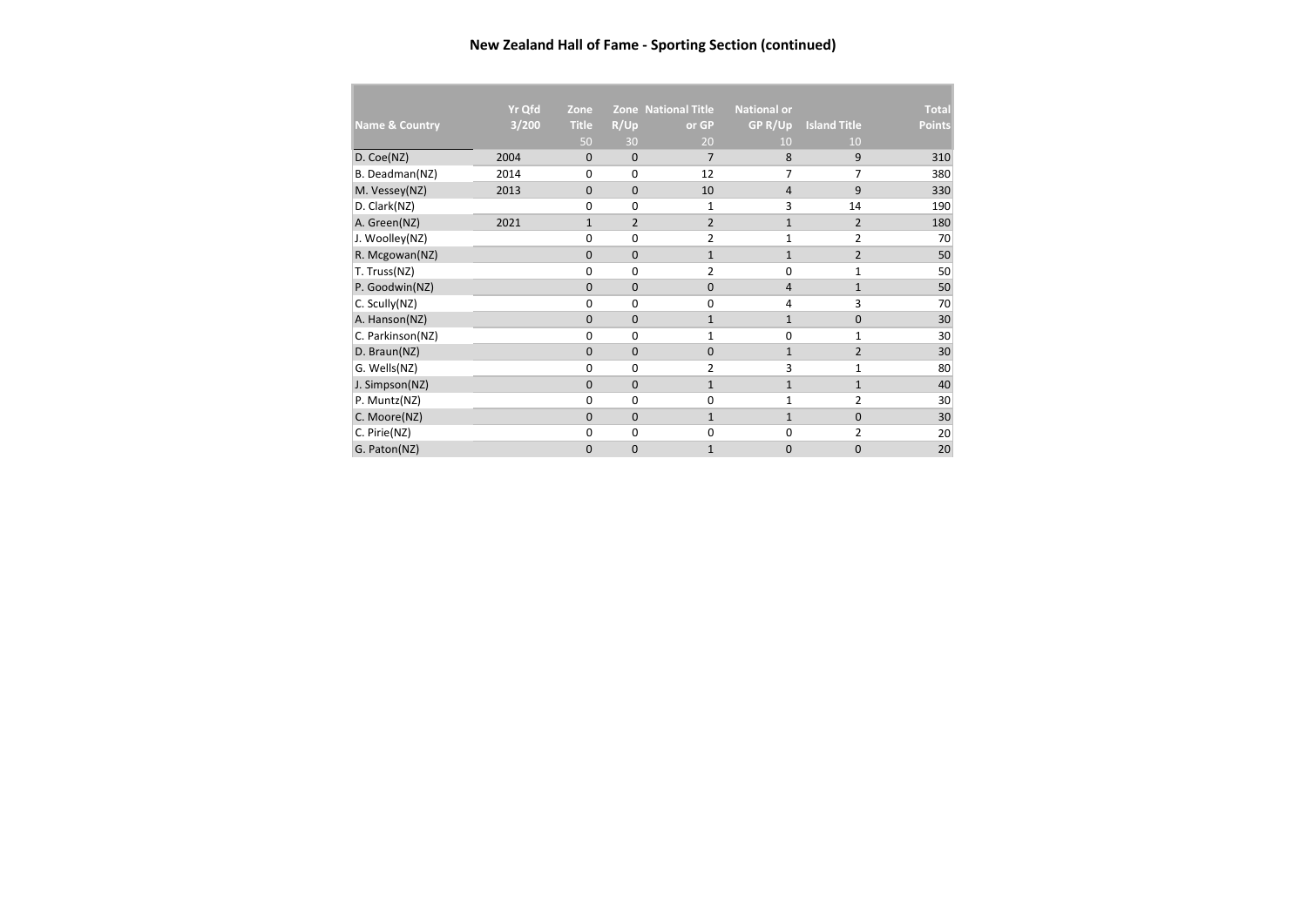## **New Zealand Hall of Fame - Sporting Section (continued)**

|                           | <b>Yr Qfd</b> | Zone         |                | <b>Zone National Title</b> | <b>National or</b> |                     | <b>Total</b>  |
|---------------------------|---------------|--------------|----------------|----------------------------|--------------------|---------------------|---------------|
| <b>Name &amp; Country</b> | 3/200         | <b>Title</b> | R/Up           | or GP                      | GP R/Up            | <b>Island Title</b> | <b>Points</b> |
|                           |               | 50           | 30             | 20                         | 10                 | 10                  |               |
| J. Waterworth(NZ)         |               | $\Omega$     | $\Omega$       | 1                          | $\Omega$           | $\Omega$            | 20            |
| L. Hoffman(NZ)            |               | $\mathbf 0$  | $\mathbf 0$    | $\mathbf{0}$               | $\mathbf 0$        | $\overline{2}$      | 20            |
| R. Dodson(NZ)             |               | 0            | $\Omega$       | 0                          | 1                  | $\mathbf{1}$        | 20            |
| W. Philpott(NZ)           |               | $\Omega$     | $\Omega$       | $\Omega$                   | $\mathbf 0$        | $\overline{2}$      | 20            |
| D. Alley(NZ)              |               | 0            | 0              | $\mathbf 0$                | 1                  | $\mathbf{1}$        | 20            |
| A. Cresswell(NZ)          |               | $\mathbf 0$  | $\mathbf 0$    | $\mathbf{0}$               | $\mathbf 0$        | $\mathbf{1}$        | 10            |
| A. Mitchell(NZ)           |               | $\Omega$     | 0              | $\mathbf 0$                | $\mathbf 0$        | $\mathbf{1}$        | 10            |
| B. Dalzell(NZ)            |               | $\mathbf 0$  | $\overline{0}$ | 0                          | $\mathbf{1}$       | 0                   | 10            |
| B. Scott(NZ)              |               | $\Omega$     | 0              | $\mathbf 0$                | $\mathbf 0$        | 1                   | 10            |
| C. Matthews(NZ)           |               | $\Omega$     | $\Omega$       | $\Omega$                   | $\mathbf 0$        | $\mathbf{1}$        | 10            |
| D. Erickson(NZ)           |               | $\Omega$     | 0              | 0                          | $\mathbf 0$        | $\mathbf{1}$        | 10            |
| D. Hern(NZ)               |               | $\Omega$     | $\mathbf{0}$   | $\Omega$                   | $\mathbf{1}$       | $\Omega$            | 10            |
| D. Morgan(NZ)             |               | $\Omega$     | $\Omega$       | 0                          | $\mathbf 0$        | 1                   | 10            |
| G. MacPhee(NZ)            |               | $\mathbf 0$  | 0              | $\mathbf 0$                | $\mathbf 0$        | $\mathbf{1}$        | 10            |
| G. Maniatis(NZ)           |               | $\Omega$     | $\Omega$       | $\mathbf 0$                | $\mathbf 0$        | $\mathbf{1}$        | 10            |
| I. Holmes(NZ)             |               | $\Omega$     | $\overline{0}$ | $\mathbf 0$                | $\mathbf 0$        | $\mathbf{1}$        | 10            |
| J. Jeffcote(NZ)           |               | $\Omega$     | 0              | 0                          | 1                  | 0                   | 10            |
| J. Saunders(NZ)           |               | $\mathbf 0$  | $\overline{0}$ | $\overline{0}$             | $\mathbf 0$        | $\mathbf{1}$        | 10            |
| C. Wheaton(NZ)            |               | $\Omega$     | 0              | 0                          | $\Omega$           | 1                   | 10            |
| K. Gaw(NZ)                |               | $\mathbf{0}$ | 0              | 0                          | $\mathbf{1}$       | $\mathbf{0}$        | 10            |
| K. Thomas(NZ)             |               | 0            | 0              | 0                          | $\mathbf 0$        | 1                   | 10            |
| D. Norling(NZ)            |               | $\Omega$     | $\Omega$       | 0                          | $\mathbf{0}$       | $\mathbf{1}$        | 10            |